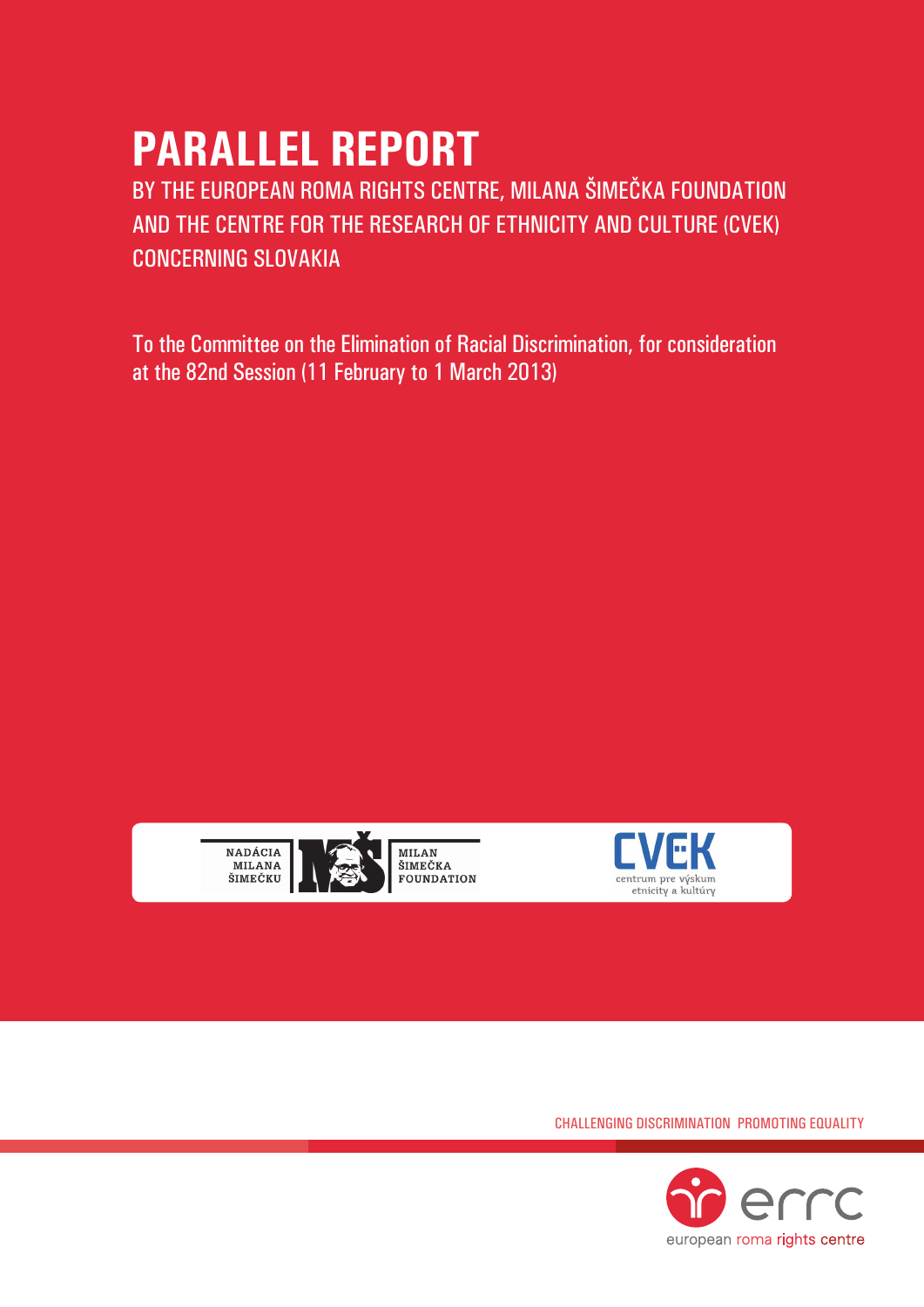## **tablE of contents**

| <b>Introduction</b>                                                                              | 3              |
|--------------------------------------------------------------------------------------------------|----------------|
| Residential Segregation, Forced Evictions and Other Forms of Discrimination Related to Housing 4 |                |
| Segregation of Roma children in Education                                                        | 6              |
| <b>Police Violence Against Roma</b>                                                              | $\overline{ }$ |
| <b>Racially Motivated Attacks</b>                                                                | 8              |
| <b>Overrepresentation of Romani children in the Child Protection System</b>                      | 10             |
| <b>Recommendations</b>                                                                           | 10             |
|                                                                                                  |                |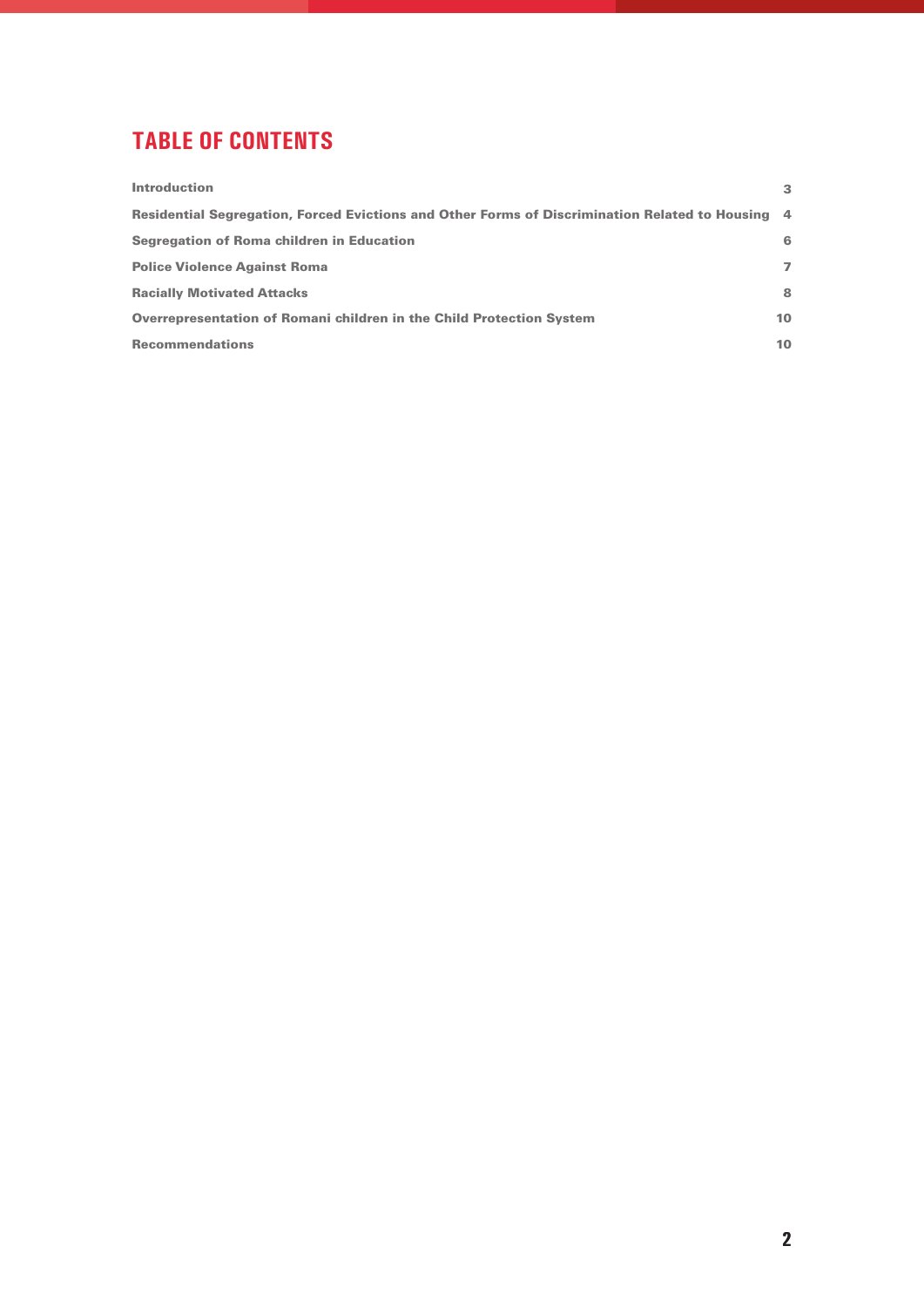## **Introduction**

- 1. The European Roma Rights Centre (ERRC),<sup>1</sup> Milan Šimečka Foundation (NMS),<sup>2</sup> and the Centre for the Research of Ethnicity and Culture (CVEK) <sup>3</sup> hereby jointly submit this parallel report to the United Nations Committee on the Elimination of Racial Discrimination (the Committee or CERD) commenting on the Combined Ninth and Tenth Periodic Report of the Slovak Republic. The issues addressed in this report include:
	- housing,
	- $\blacksquare$  education,
	- police violence against Roma,
	- **non-state actors violence against Roma,**
	- overrepresentation of Romani children in the Child Protection System.
- 2. In its 2010 Concluding Observations (CERD/C/SVK/CO/6-8),<sup>4</sup> the Committee touched upon all of the above-mentioned issues, particularly emphasising the following concerns and recommendations:

"The Committee … remains concerned about the **continued marginalization and precarious socioeconomic situation** of members of this (Romani) minority, and the discrimination they are faced with, including in the fields of education, housing, health, and employment."

"The Committee … continues to be concerned about the **increase in racially motivated attacks**, including anti-Semitic violence and violence targeting Roma and non-EU migrants, sometimes perpetrated by neo-Nazi skinhead groups."

"The Committee … continues to be concerned about reports of **police brutality** against members of the Roma minority, including minors, during arrest or while in custodial detention."

"The Committee reiterates its previous concern about the de facto **segregation of Roma children in education**. It expresses its concern at their large overrepresentation in special schools and classes for children with mental disabilities."

"The Committee … remains concerned about de facto **segregation, forced evictions, as well as other forms of discrimination related to housing**, encountered by the Roma minority."

- 3. The submitting organisations are concerned that the Slovak Republic has done little to address the Committee's concerns and recommendations and that progress in complying with the International Convention on the Elimination of All Forms of Racial Discrimination is slow and insufficient.
- 4. In response to European Commission Framework for National Roma Integration Strategies,<sup>5</sup> the Government adopted the "Strategy of the Slovak Republic for the integration of Roma until 2020" in
- **1** The European Roma Rights Centre is an international public interest law organisation working to combat anti-Romani racism and human rights abuse of Roma. The approach of the ERRC involves strategic litigation, international advocacy, research and policy development and training of Romani activists.
- **2** Nadácia Milana Šimečku (Milan Šimečka Foundation) was established in 1991. The main aim of the founders was to contribute to the building of a new democratic atmosphere in the country through civil society and the creation of a network of independent democratic institutions. Nadácia Milana Šimečku is a member of various international networks of NGOs and centres for pluralism, see: http://www.nadaciamilanasimecku.sk/.
- **3** Centrum pre výskum etnicity a kultúry (Centre for the Research of Ethnicity and Culture, CVEK) is an independent research institution founded in 2005. The CVEK focuses its work on research and analytical work in the sphere of culture in its broad meaning and ethnicity. The CVEK's aim is to enhance professional dialogue on issues of citizenship, nationalism, multiculturalism, minorities, migration and the social construction of ethnic and cultural identity and social exclusion and cohesion, see: http://www.cvek.sk.
- **4** Committee on the Elimination of Racial Discrimination, *Concluding observations of the Committee on the Elimination of Racial Discrimination on the Slovak Republic (CERD/C/SVK/CO/6-8)*, 25 March 2010, available at: [http://www.google.hu/url?sa=t&rct=j&q=&esrc=s&source=web&cd=1&ved=](http://www.google.hu/url?sa=t&rct=j&q=&esrc=s&source=web&cd=1&ved=0CDAQFjAA&url=http%3A%2F%2Fwww2.ohchr.org%2Fenglish%2Fbodies%2Fcerd%2Fdocs%2Fco%2FCERD.C.SVK.CO.6-8.doc&ei=K3K3UNmEFtDIsgbq8IGAAg&usg=AFQjCNGGS6uKR27Mb9oVPz7e2bL8_Ap4HQ&sig2=MFrkWsotwdEyLlnVuZwOzg) [0CDAQFjAA&url=http%3A%2F%2Fwww2.ohchr.org%2Fenglish%2Fbodies%2Fcerd%2Fdocs%2Fco%2FCERD.C.SVK.CO.6-8.doc&ei=K3K3UNmEFtDI](http://www.google.hu/url?sa=t&rct=j&q=&esrc=s&source=web&cd=1&ved=0CDAQFjAA&url=http%3A%2F%2Fwww2.ohchr.org%2Fenglish%2Fbodies%2Fcerd%2Fdocs%2Fco%2FCERD.C.SVK.CO.6-8.doc&ei=K3K3UNmEFtDIsgbq8IGAAg&usg=AFQjCNGGS6uKR27Mb9oVPz7e2bL8_Ap4HQ&sig2=MFrkWsotwdEyLlnVuZwOzg) [sgbq8IGAAg&usg=AFQjCNGGS6uKR27Mb9oVPz7e2bL8\\_Ap4HQ&sig2=MFrkWsotwdEyLlnVuZwOzg](http://www.google.hu/url?sa=t&rct=j&q=&esrc=s&source=web&cd=1&ved=0CDAQFjAA&url=http%3A%2F%2Fwww2.ohchr.org%2Fenglish%2Fbodies%2Fcerd%2Fdocs%2Fco%2FCERD.C.SVK.CO.6-8.doc&ei=K3K3UNmEFtDIsgbq8IGAAg&usg=AFQjCNGGS6uKR27Mb9oVPz7e2bL8_Ap4HQ&sig2=MFrkWsotwdEyLlnVuZwOzg).
- **5** The European Commission, *Communication from the Commission to the European Parliament, the Council, the European Economic and Social Committee and the Committee of the Regions - An EU Framework for National Roma Integration Strategies up to 2020*, 05 April 2011, available at: [http://](http://ec.europa.eu/justice/policies/discrimination/docs/com_2011_173_en.pdf) [ec.europa.eu/justice/policies/discrimination/docs/com\\_2011\\_173\\_en.pdf](http://ec.europa.eu/justice/policies/discrimination/docs/com_2011_173_en.pdf).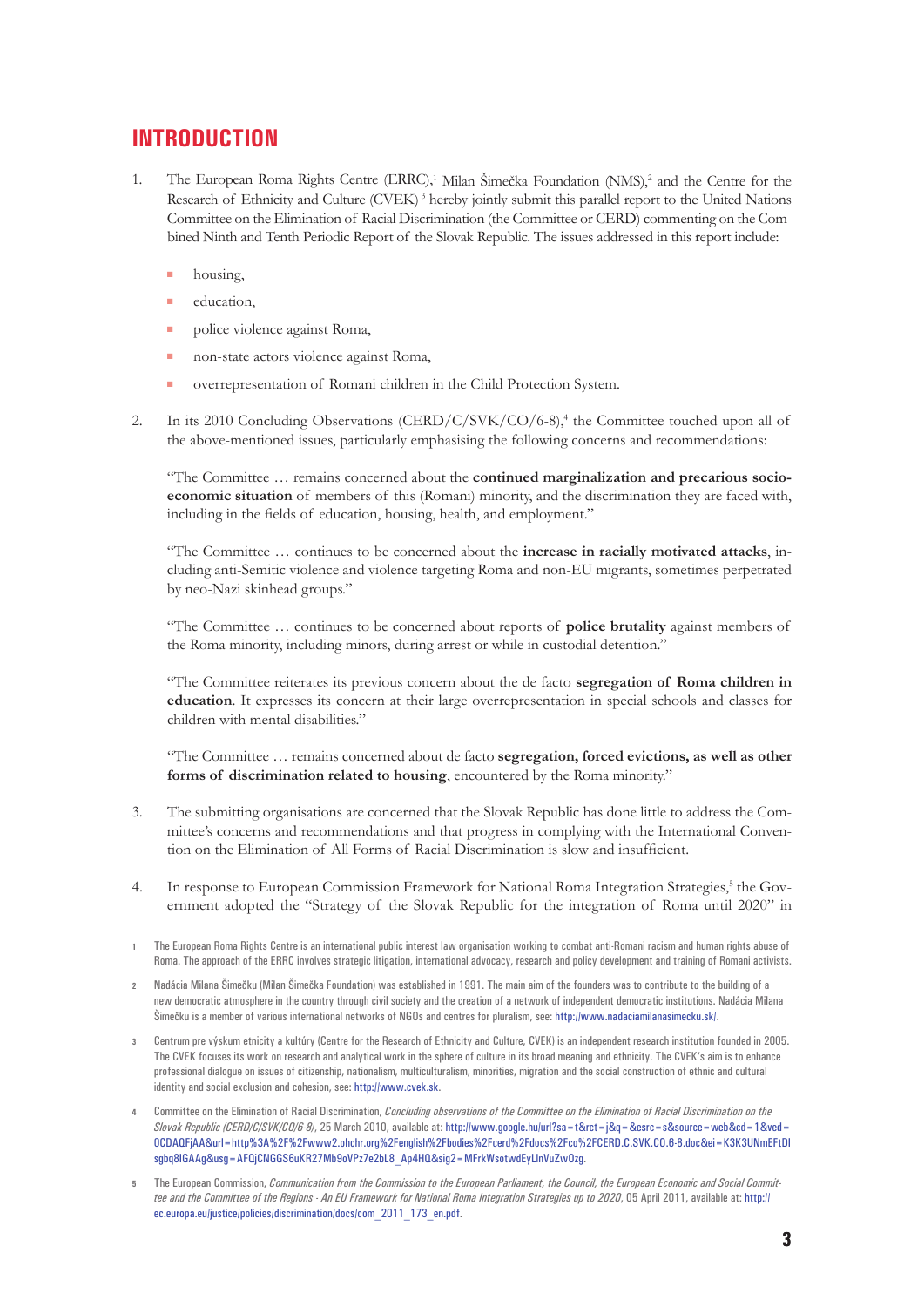January 2012.6 The Slovak Roma Integration strategy was developed in consultation with the World Bank, the UNDP and Slovak civil society. However, the submitting organisations note that the new Slovak Government, elected in April 2012, has decided not to implement the existing strategy (which is in line with the EC Framework). Instead it has prepared a new strategy called "Roma Reform" which consists of 100 measures from which only a few measures have been introduced so far. The new Roma Reform does not refer to the previous strategy. Furthermore, the recent statement of the Prime Minister, Robert Fico, that: "The Roma problem in Slovakia cannot be effectively solved without enforcing some limitations on human rights measures to which Slovakia, as a member of the European Union, previously agreed to comply"7 raises further concerns about the Government's commitment to take positive steps to eliminate discrimination and social exclusion of Roma in Slovakia.

#### **Residential segregation, forced evictions and other forms of discrimination related to housing**

- 5. The periodic report of the Slovak Republic to the Committee clearly demonstrates that one of the most urgent problems that need to be addressed is the exercise of the right to adequate housing for Romani people. The right to adequate housing is a fundamental right and a prerequisite for the enjoyment of other economic, social and cultural rights. In 2011, the ERRC produced a report "Standards Do Not Apply: Inadequate Housing in Romani Communities" which looked at problems that Roma from specific countries face in relation to the right to adequate housing, including forced evictions, segregation and the building of anti-Roma walls.<sup>8</sup> Many Roma in Slovakia live in poor and segregated settlements which are characterised by substandard or extremely substandard housing, a prevalence of environmental hazards including toxic waste, rubbish tips, intermingling of waste and drinking water. They often lack infrastructure such as paved roads, electricity, heating, sewage system and the provision of adequate drinking water, and are frequently excluded from other public services,such as bus, postal services, groceries or pharmacies.<sup>9</sup> According to the organisations submitting the report, this situation is due to the continuing failure of the Slovak Republic to fulfil itsrelevant obligations underthe Convention. Since the last Concluding Observations, no effective steps have been taken by Slovak authorities to improve it. *"*The situation description found in the sixth, seventh and eighth periodic reports in the housing area has basically remained unchanged in view of the Roma communities in Slovakia. The housing issue is undoubtedly one of the issues where differences between the Roma population and majority population are greatest.*"*<sup>10</sup>
- 6. In Slovakia, many Romani families face the threat of forced eviction. This is due to change in landownership and very weak legal protection against forced evictions. Many Roma built their houses on lands which were State-owned. However, due to the processes of land privatisation and decentralisation which occurred during the transition to a democratic political system and market-oriented economy (and from which Roma rarely benefitted), these lands are now owned by private persons or municipalities. The existing domestic legal framework offering protection against forced eviction is low. The Slovak Building Act (Act no. 50/1976 Coll.) allows the municipality to order the demolition of houses that were built without a building permit. That is often the case with houses located in Roma settlements. Even though the law gives the owners of such houses the possibility to legalise them, they face several administrative difficulties, as they need to obtain up to 30 permits, including from the municipality. Roma do not usually possess sufficient financial means to afford the additional legalisation.
- 7. A new, worrying trend related to the practice of forced evictions has emerged in Slovakia. This is in the context of the movement Zobuďme sa! (Let´s wake up!), which was set up in 2011 and has
- **6** Slovakia, The Office of the Government, *"Strategy of the Slovak Republic for the integration of Roma until 2020"*, December 2011, available at: <http://www.ksuza.sk/doc/metodika/bozp/20012012.pdf>.
- **7** SITA, *"Fico chce ústupky v ľudských právach pre rómsky problem"*, 01 April 2012, available at: [http://www.webnoviny.sk/volby-2012-sdku-ds/fico](http://www.webnoviny.sk/volby-2012-sdku-ds/fico-chce-ustupky-v-ludskych-pravach/484171-clanok.html)[chce-ustupky-v-ludskych-pravach/484171-clanok.html.](http://www.webnoviny.sk/volby-2012-sdku-ds/fico-chce-ustupky-v-ludskych-pravach/484171-clanok.html)
- **8** The European Roma Rights Centre, *Standards Do Not Apply: Inadequate Housing in Romani Communities*, December 2010, available at: [http://www.](http://www.errc.org/article/standards-do-not-apply-inadequate-housing-in-romani-communities/3808) [errc.org/article/standards-do-not-apply-inadequate-housing-in-romani-communities/3808](http://www.errc.org/article/standards-do-not-apply-inadequate-housing-in-romani-communities/3808).

**9** *Ibid*., p. 7.

**10** Slovakia, *Reports submitted by States parties under article 9 of the Convention, Ninth and tenth periodic reports of States parties due in 2012*, 27 August 2012 p. 35.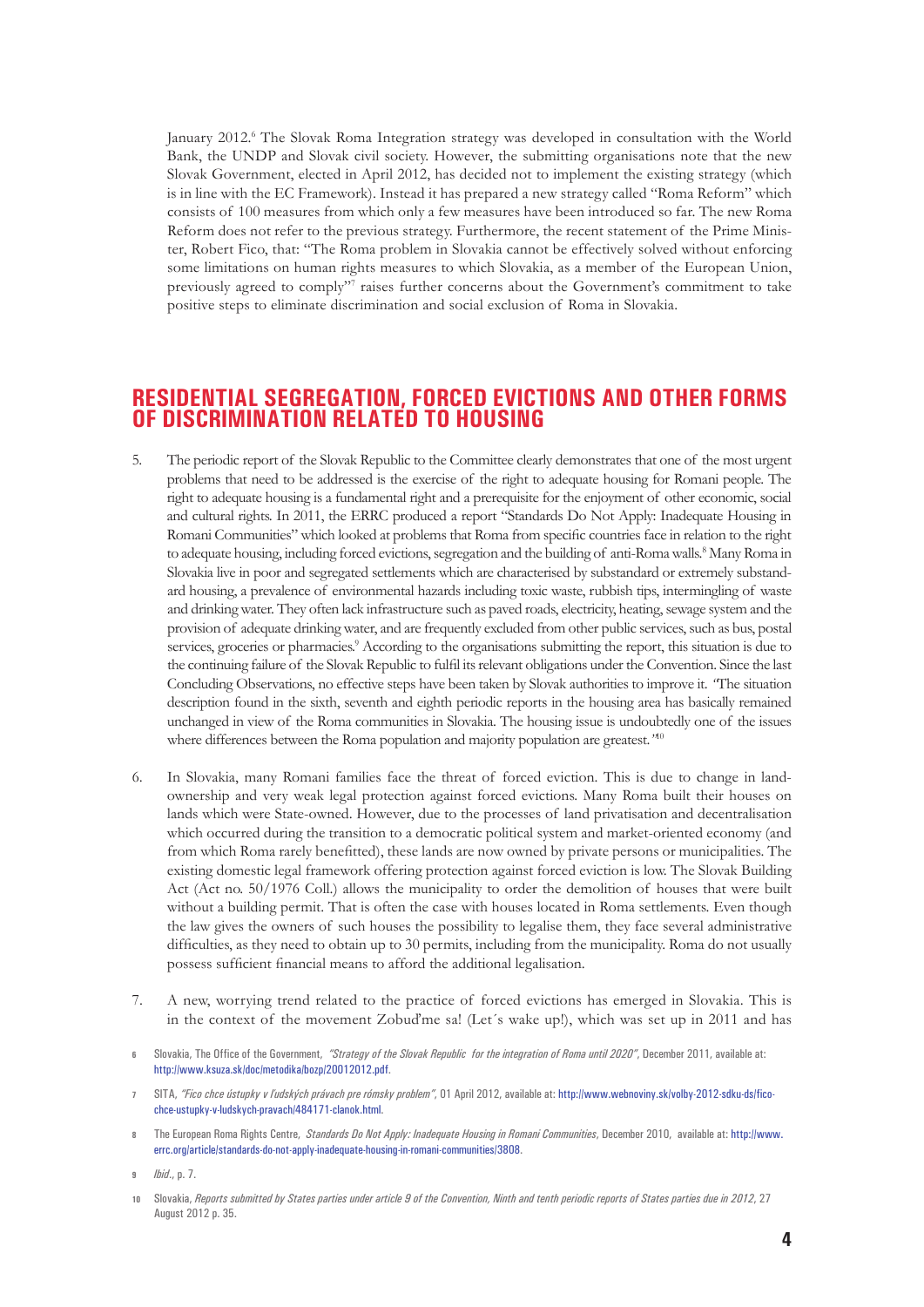collected the signatures of 402 mayors of Slovak towns and villages and aspires to provide coordination of the demolition of Romani settlements in their municipalities commonly defined as waste dumps.11 A number of municipalities carried out forced evictions and demolitions of settlements on the basis of environmental law and the Act on Waste (Act no. 223/2001 Coll.). The Romani settlements in question were considered a dumping ground and removed in accordance with the Act on Waste, which is designed to govern rights and duties of municipalities, legal entities and individuals in relation to general refuse. Evictions carried out under this unsuitable legislation have not respected international human rights treaties, the Constitution of the Slovak Republic or the Building Act. Some examples of recent evictions of Romani settlements follow.

- 8. On 29 November 2011, a Romani settlement in the town of Žiar nad Hronom was demolished, with houses belonging to Roma defined as communal waste. When asked about the coming winter, the Mayor, Ivan Černaj, said: "It does not matter when it is being done; they had enough time to eliminate the dumps. We have held intensive talks with the landowner and agreed on this course of action. We have agreed to do this now as they would have gone on making excuses forever.*"*<sup>12</sup> The national police assisted in carrying out demolition. The Mayor of Žiar nad Hronom is the head of the movement Zobuďme sa! (Let's wake up!).
- 9. The Slovak media reported the forced eviction and demolition of houses in a Romani settlement in the area of Nižné Kapustníky (Košice) on 30 October 2012. <sup>13</sup> Reports indicate that the eviction and demolition were ordered by the Kosice municipality and that 156 people, including 63 minors, were evicted. As a result of the eviction, they became homeless. The municipality provided evictees with buses that should have taken them to the place of their supposed residence. A group of 17 people were transported to the village of Rakúsy did not have a place to stay and hence, they occupied an abandoned house in the centre of the village. In reaction to this, the Mayor of Rakúsy Václav Bystrík sent them back to Košice. To date the case has not been resolved.<sup>14</sup>
- 10. The media reported that the eviction was based on environmental law and that the homes in question were treated as a communal waste.<sup>15</sup> The information provided by the media were confirmed by the municipality of Kosice in their response to the ERRC's request for information. The ERRC is concerned that neither Slovak nor international law seems to have been respected in the cases mentioned above. Among others, the Committee on Economic Social and Cultural Rights General comment 7 says: "Evictions should not result in individuals being rendered homeless or vulnerable to the violation of other human rights. Where those affected are unable to provide for themselves, the State party must take all appropriate measures, to the maximum of its available resources, to ensure that adequate alternative housing, resettlement or access to productive land, as the case may be, is available."16 Due to the concerns mentioned, the ERRC requested the Košice municipality to provide relevant information on the process that preceded the demolition, its legal basis and what actions (if any) were taken after the eviction to avoid making the evicted Romani people homeless. To date, no response has been received.
- 11. The situation of Roma in relation to their right to adequate housing is especially critical in Košice. In May 2011, the municipality demolished a Romani settlement in the Demeter neighborhood. About 80 people lost their homes.17 The eviction and demolition in Demeter were, similarly to Nizné Kapustniky,

- **12** SITA, *"Žiar nad Hronom razes illegal settlement with police assistance"*, Slovak Spectator, 30 November 2011, available at: [http://spectator.sme.sk/](http://spectator.sme.sk/articles/view/44682/10/ziar_nad_hronom_razes_illegal_settlement_with_police_assistance.html) [articles/view/44682/10/ziar\\_nad\\_hronom\\_razes\\_illegal\\_settlement\\_with\\_police\\_assistance.html.](http://spectator.sme.sk/articles/view/44682/10/ziar_nad_hronom_razes_illegal_settlement_with_police_assistance.html)
- **13** Miroslav Sambor, *"Košice zlikvidovali nelegálnu osadu pri teplárni"*, Košický korzár, 30 October 2012, available at: [http://kosice.korzar.sme.](http://kosice.korzar.sme.sk/c/6587108/kosice-zlikvidovali-nelegalnu-osadu-pri-teplarni.html) [sk/c/6587108/kosice-zlikvidovali-nelegalnu-osadu-pri-teplarni.html](http://kosice.korzar.sme.sk/c/6587108/kosice-zlikvidovali-nelegalnu-osadu-pri-teplarni.html).
- **14** Adéla Gálová, *"Starosta Rakús: v případu košických Romů se měří dvojím metrem"*, romea.cz, 27 November 2012, available at: [http://www.romea.cz/](http://www.romea.cz/cz/zpravodajstvi/zahranicni/starosta-rakus-v-pripadu-kosickych-romu-se-meri-dvojim-metrem) [cz/zpravodajstvi/zahranicni/starosta-rakus-v-pripadu-kosickych-romu-se-meri-dvojim-metrem](http://www.romea.cz/cz/zpravodajstvi/zahranicni/starosta-rakus-v-pripadu-kosickych-romu-se-meri-dvojim-metrem).
- **15** Jaroslav Vrábeľ, *"Košice chcú "rozbiť" osady"*, Košický korzár, 17 Febriuary 2012, available at: [http://kosice.korzar.sme.sk/c/6263077/kosice-chcu](http://kosice.korzar.sme.sk/c/6263077/kosice-chcu-rozbit-osady.html)[rozbit-osady.html.](http://kosice.korzar.sme.sk/c/6263077/kosice-chcu-rozbit-osady.html)
- **16** Committee on Economic Social and Cultural Rights, *General Comment 7, Forced evictions, and the right to adequate housing (Sixteenth session, 1997), U.N. Doc. E/1998/22, annex IV at 113 (1997)***:** Article 16**,** available at: [http://www.unhchr.ch/tbs/doc.nsf/%28Symbol%29/959f71e47628459680256](http://www.unhchr.ch/tbs/doc.nsf/%28Symbol%29/959f71e476284596802564c3005d8d50?Opendocument) [4c3005d8d50?Opendocument.](http://www.unhchr.ch/tbs/doc.nsf/%28Symbol%29/959f71e476284596802564c3005d8d50?Opendocument)
- **17** Miroslav Sambor, *"Košickú osadu Demeter mesto zrovnalo so zemou"*, Košický korzár, 16 May 2011, available at: [http://kosice.korzar.sme.](http://kosice.korzar.sme.sk/c/5895723/kosicku-osadu-demeter-mesto-zrovnalo-so-zemou.html) [sk/c/5895723/kosicku-osadu-demeter-mesto-zrovnalo-so-zemou.html.](http://kosice.korzar.sme.sk/c/5895723/kosicku-osadu-demeter-mesto-zrovnalo-so-zemou.html)

**<sup>11</sup>** [http://www.zobudmesa.sk/o-nas/.](http://www.zobudmesa.sk/o-nas/)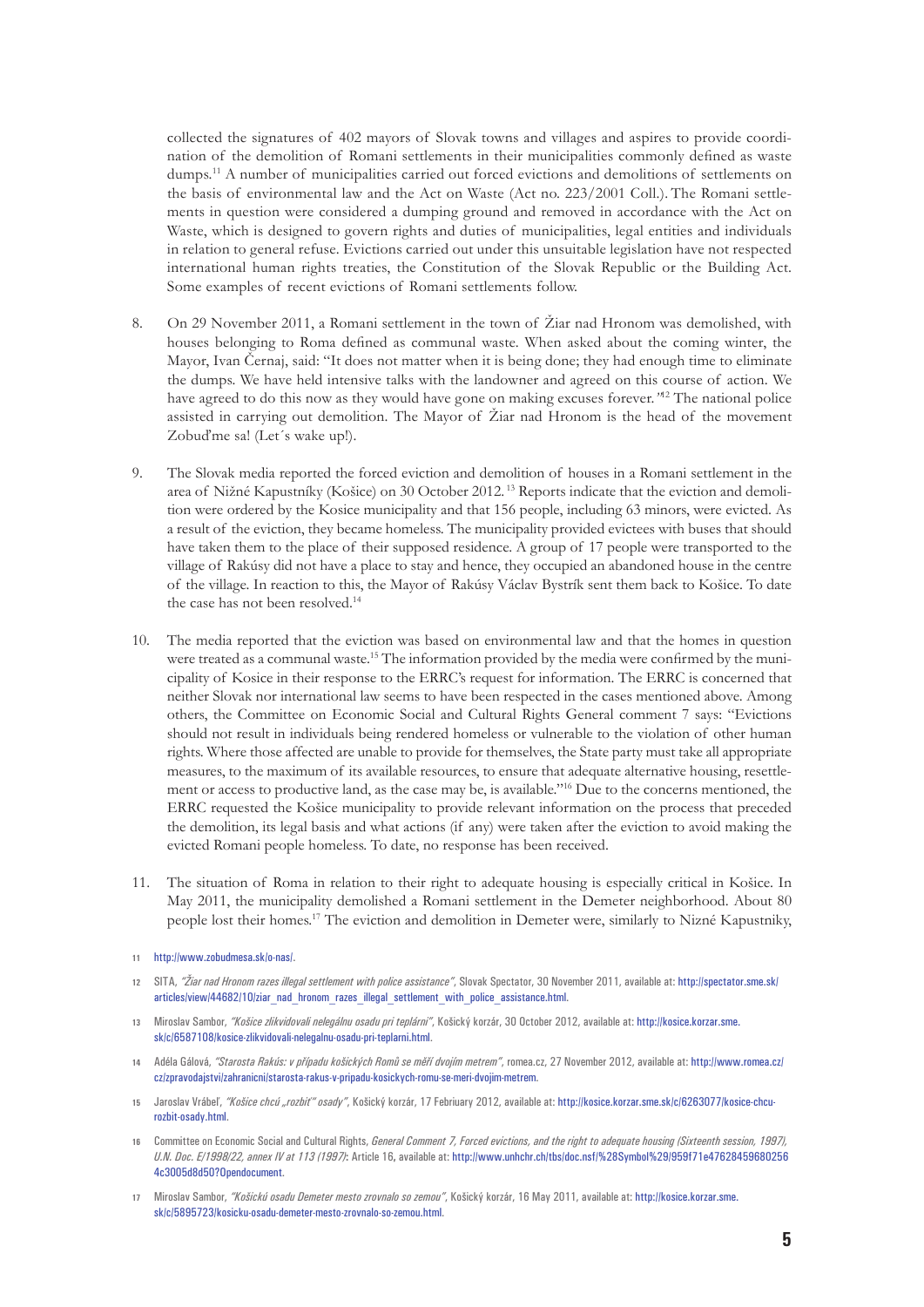based on environmental law.18 In October 2012, about 300 Roma were evicted when a block of flats was demolished in the Luník IX segregated Roma neighbourhood.<sup>19</sup>

- 12. Another case of announcing evictions and demolition based on the Act on Waste took place in Krásna Hôrka in Southern Slovakia. Marian Kotleba, leader of the far-right political party of Ľudová strana Naše Slovensko (People's Party Our Slovakia) entered Krásna Hôrka with his supporters. He approached the estate which he had been previously donated and wanted to demolish houses inhabited by Roma built on the estate. He called the meeting "cleaning his land of a dump".20 He unsuccessfully asked for assistance from the police to clear the land.
- 13. Aside from the forced eviction of Roma, another aspect of discrimination in housing (residential segregation and denial of access to adequate housing) are walls and barriers erected to segregate Roma from the rest of the society. The ERRC has evidence that at least 10 such walls and barriers to segregate Roma were built in the last two years; some of them even with the indirect support of municipalities.<sup>21</sup> Currently, there are 10 anti-Roma walls in Slovakia which separate Romani settlements from parts of cities where people from the majority live. Some of them are located in bigger cities including Prešov, Michalovce, Partizánske or Trebišov.

## **Segregation of Roma children in education**

- 14. Segregation of Romani children in education persists in the Slovak Republic. Different forms of segregation in education exist. Firstly, Romani children are segregated in Roma only schools or classes. Secondly, they are disproportionately channelled into special schools designed for children with mild mental disabilities or special needs. Finally, Romani children are overrepresented in special classes existing within the mainstream elementary school setting.22 According to a report by the United Nations Development Programme,<sup>23</sup> one in five Romani children of primary school age attends a school operating under the special education framework. Every sixth Romani child between the ages of seven and 15 attends a special elementary school designed for children with mental disabilities.
- 15. Meanwhile, the segregation of Romani children in education was also condemned by Slovak courts. On 5 December 2011, the District Court in Prešov issued a judgment in which it ordered the desegregation of Romani pupils in the Mainstream Elementary School in Sarišské Michaľany.24 The school segregated Romani pupils not only within classes but also by putting the Roma-only classrooms in a different part of the building. According to the District Court, the measures adopted by the school, i.e. separate classes with special standards for "children from socially disadvantaged environment", are discriminatory. The Court held that specific forms of educational means may be used for pupils from "socially disadvantaged environment". However, they must not violate human rights guaranteed by national and international law. Recently, the decision of the District Court was upheld by the Regional Court in Prešov.<sup>25</sup> According to
- **18** Boris Macko, Daniela Balážová, Pravda, *"Rómsku osadu dal Hagyari zrúcať pod rúškom tmy"*, 25 October 2012, available at: [http://spravy.pravda.sk/](http://spravy.pravda.sk/romsku-osadu-dal-hagyari-zrucat-pod-ruskom-tmy-fl4-/sk_domace.asp?c=A121025_110213_sk_domace_p77#ixzz2FUQ40Bus) [romsku-osadu-dal-hagyari-zrucat-pod-ruskom-tmy-fl4-/sk\\_domace.asp?c=A121025\\_110213\\_sk\\_domace\\_p77#ixzz2FUQ40Bus](http://spravy.pravda.sk/romsku-osadu-dal-hagyari-zrucat-pod-ruskom-tmy-fl4-/sk_domace.asp?c=A121025_110213_sk_domace_p77#ixzz2FUQ40Bus).
- **19** SITA, *"Video: Na Luníku IX zbúrali panelák, ďalšie budú chatrče"*, available at: [http://www.webnoviny.sk/slovensko/video-na-luniku-ix-zburali](http://www.webnoviny.sk/slovensko/video-na-luniku-ix-zburali-panelak/554297-clanok.html (accessed: 07 December 2012); or topky.sk)[panelak/554297-clanok.html; or](http://www.webnoviny.sk/slovensko/video-na-luniku-ix-zburali-panelak/554297-clanok.html (accessed: 07 December 2012); or topky.sk) topky.sk, *"Na Luníku IX. prišlo o domov 300 Rómov: Búraniu bagrom sa prizerali aj malé deti!"*, available at: [http://](http://www.topky.sk/cl/10/1326978/Na-Luniku-IX--prislo-o-domov-300-Romov--Buraniu-bagrom-sa-prizerali-aj-male-deti-) [www.topky.sk/cl/10/1326978/Na-Luniku-IX--prislo-o-domov-300-Romov--Buraniu-bagrom-sa-prizerali-aj-male-deti-](http://www.topky.sk/cl/10/1326978/Na-Luniku-IX--prislo-o-domov-300-Romov--Buraniu-bagrom-sa-prizerali-aj-male-deti-).
- **20** European Roma Rights Centre, *"Rights Groups Raise Concerns over Roma Eviction Threats in Slovakia"*, 21 September 2012, available at: [http://www.](http://www.errc.org/article/rights-groups-raise-concerns-over-roma-eviction-threats-in-slovakia/4057) [errc.org/article/rights-groups-raise-concerns-over-roma-eviction-threats-in-slovakia/4057.](http://www.errc.org/article/rights-groups-raise-concerns-over-roma-eviction-threats-in-slovakia/4057)
- **21** *Supra,* note 9, p. 17-22.
- **22** Roma Education Fund, *"Country Assessment 2011 on Slovakia"*, 2011, available at: [http://www.romaeducationfund.hu/sites/default/files/publications/](http://www.romaeducationfund.hu/sites/default/files/publications/ref_ca_2011_sk_english_screen.pdf) [ref\\_ca\\_2011\\_sk\\_english\\_screen.pdf](http://www.romaeducationfund.hu/sites/default/files/publications/ref_ca_2011_sk_english_screen.pdf).
- **23** United Nations Development Programme, *"Report on living conditions of Roma in Slovakia"*, 2007, available at: [http://issuu.com/undp\\_in\\_europe\\_cis/](http://issuu.com/undp_in_europe_cis/docs/report_on_the_living_conditions_of_roma_households) [docs/report\\_on\\_the\\_living\\_conditions\\_of\\_roma\\_households.](http://issuu.com/undp_in_europe_cis/docs/report_on_the_living_conditions_of_roma_households)
- **24** Slovakia, District Court in Prešov, *Poradňa pre občianske a ľudské práva v. Základná škola s materskou školou Šarišské Michaľany (25C 133/10-229)*, 05 December 2011, available at: [http://www.sarisskemichalany.sk/dokumenty/skola/rozsudok\\_zs\\_okres.pdf](http://www.sarisskemichalany.sk/dokumenty/skola/rozsudok_zs_okres.pdf).
- **25** Poradňa pre občianske a ľudské práva, *"Krajský súd potvrdil segregáciu rómskzch detí na yákladnej škole v Šarišských Michaľanoch"*, press release, 02 November 2012, available at: [http://poradna-prava.sk/?p=579.](http://poradna-prava.sk/?p=579)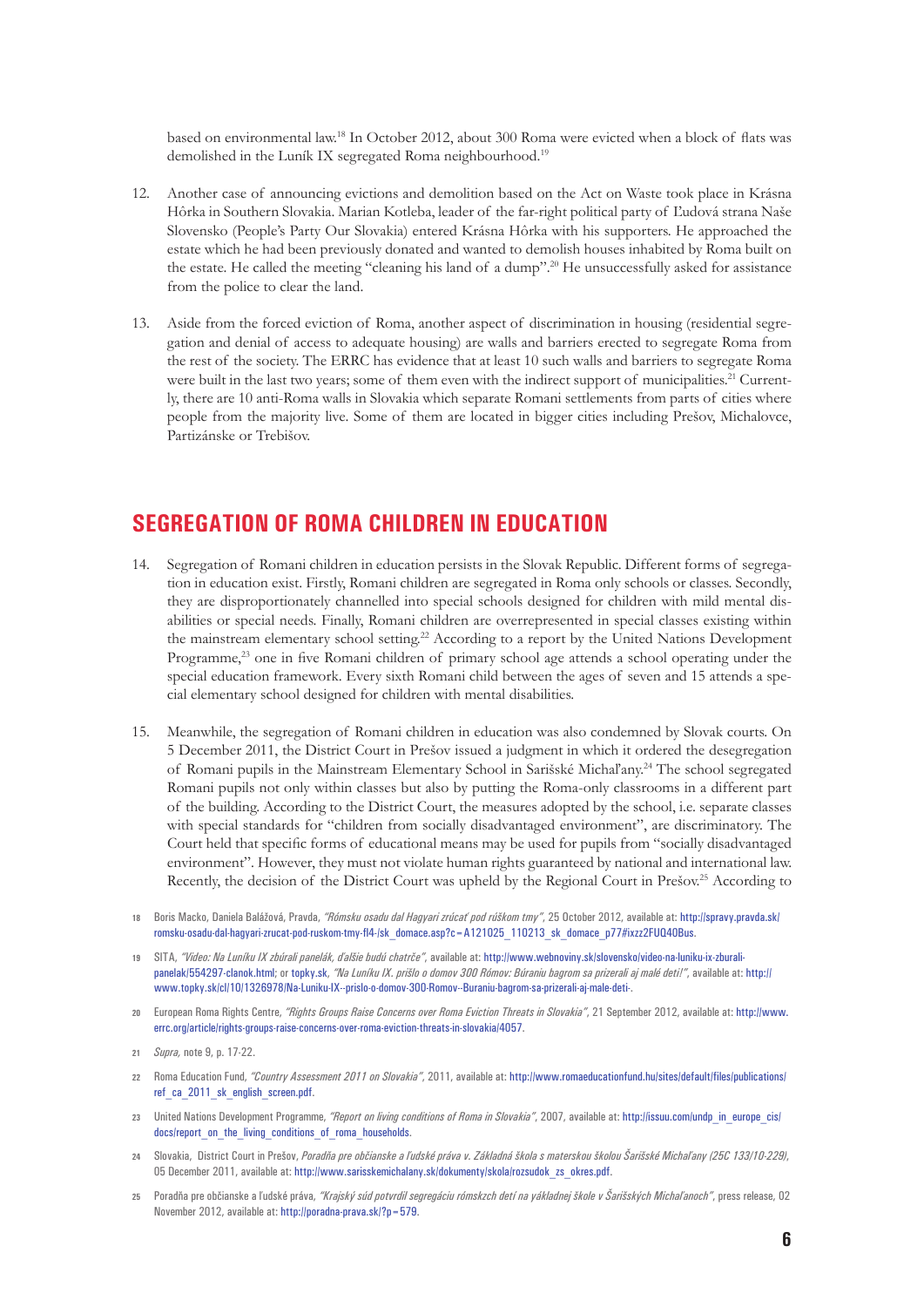its judgment, the school discriminated against Roma pupils on the basis of ethnicity by creating Romaonly classes. The case is groundbreaking as this was the first time that the Courts in Slovakia had ruled on segregation of Romani children in education.

- 16. The existing tools intended to promote integration or inclusion of Romani children into mainstream education provide very limited potential to advance such objectives. the Centre for the Research of Ethnicity and Culture (CVEK) undertook a qualitative study of preparatory or zero classes and teaching assistants, multicultural education, individual integration, use of Romani language and the inclusive model of financing education at primary schools.26 Researchers observed the situation and also conducted in-depth interviews with teachers, school principals and assistant teachers at 10 primary schools across Slovakia. While evaluating the said tools from the perspective of inclusive education, the study found that some measures such as preparatory classes in their current form in fact do not help inclusion. Generally, even tools such as teaching assistants, the use of Romani language or multicultural education are not fully exploited to promote inclusion.<sup>27</sup>
- 17. Existing measures are not successful in providing inclusive education because the current system considers children responsible for their own failure at school. The system tries to make pupils to adapt to the system's requirements and fails to create a space for their inclusion as equally valuable members of the school community. Notoriously, Romani children are viewed as a problem that should be addressed by their 'civilisation' and 'adaptation' that contains a significant element of linguistic assimilation. Not surprisingly, the most common result of such coercive assimilation is segregation.<sup>28</sup>

## **Police violence against Roma**

- 18. The submitting organisations note that a number of cases of unlawful use of police power and police violence have been reported in Slovakia. According to the periodic report sent to the Committee by Slovakia, special investigation bodies were established to investigate alleged acts of police violence. The alleged criminal offences and unlawful actions of the police are investigated by the Control and Inspection Service Section of the Ministry of Interior of the Slovak Republic. However, this raises doubts over the impartiality of the supervising body as both the police forces and the Inspection fall within the same branch of government and under the same Ministry. In relation to statistical data, there are no specific data collected about the number and nature of reported criminal acts with racial motive, no data disaggregated on the basis of ethnicity of victims and no data about punishment imposed on those who were found guilty.
- 19. In its report on the State response to violence, the ERRC documented several cases in which law enforcement officials were either directly involved in attacks against Roma or ill-treated them during the investigation in the period between January 2008 and February 2011.29 There were many ongoing problems in the administration of justice in Slovakia during the period of monitoring. In the eight monitored cases of violence against Roma committed between January 2008 and February 2011, racial motive was ruled out in three cases; in one case it was still under investigation; in two cases racial motivation was included in the indictment; in one case racial motivation was confirmed in the judgment; and in one case no information was available. The ERRC monitoring still continues and a list of racially motivated attacks is available on the ERRC website.<sup>30</sup>
- 20. One of the cases monitored by the ERRC was the case of the police ill-treatment of a group of Romani boys from the city of Košice. On 21 March 2009, after being arrested by police on suspicion of robbing and causing injuries to an elderly woman in a shopping centre, six Romani males (three of them minors) were brought to the police station in Kosice where they were physically abused, ordered to hit and kiss

**27** *Ibid*.

**28** *Ibid*.

**<sup>26</sup>** Centrum pre výskum etnicity a kultúry, "Sú opatrenia na zlepšenie vzdelávania rómskych detí inkluzívne?", 2012, available at: [http://www.multikulti.](http://www.multikulti.sk/ine/su_opatrenia_na_zlepsenie_vzdelavania_romskych_deti_inkluzivne_.html) sk/ine/su opatrenia na zlepsenie vzdelavania romskych deti inkluzivne .html.

**<sup>29</sup>** European Roma Rights Centre, *"Imperfect Justice"*, 2011, available at: http://www.errc.org/article/imperfect-justice-anti-romaviolence-and-impunity/3826.

**<sup>30</sup>** European Roma Rights Centre, *"Attacks against Roma in Hungary, the Czech Republic and the Slovak Republic"*, available at: [http://www.errc.org/](http://www.errc.org/article/attacks-against-roma-in-hungary-the-czech-republic-and-the-slovak-republic/3042) [article/attacks-against-roma-in-hungary-the-czech-republic-and-the-slovak-republic/3042.](http://www.errc.org/article/attacks-against-roma-in-hungary-the-czech-republic-and-the-slovak-republic/3042)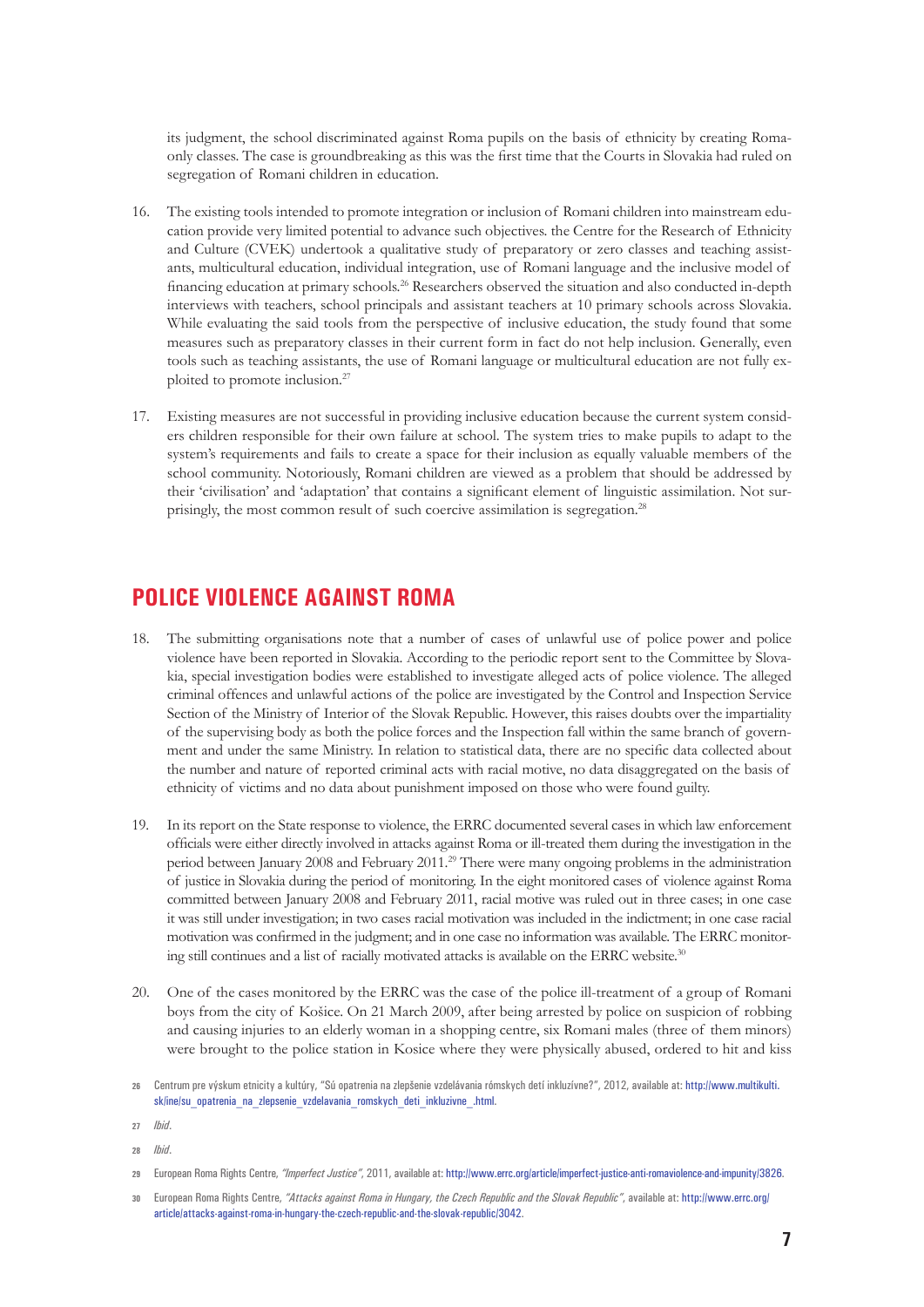each other, and finally ordered to strip naked. Despite clear evidence of anti-Romani remarks made by a police officer and captured on video, the criminal trial is still pending before the Kosice District Court. Media reports indicate a change has been made in the senate deciding on the case, and this will cause delay in proceedings. None of the 10 accused persons attended the last hearing.<sup>31</sup> The Košice District Court and the Ministry of Justice have failed to respond to repeated requests from the ERRC for updates.<sup>32</sup>

21. Recently, a number of police raids were carried out in Kežmarok District, in northern Slovakia. In August/September 2012, four Romani settlements located in Kežmarok District were raided by the police: Stráne pod Tatrami, Huncovce, Podhorany, and Rakúsy. Allegedly, no arrest warrants or search warrants were shown. In spite of that, the police entered houses situated in settlements and searched them. According to information obtained by the ERRC were some people were physically and verbally abused, including elderly and handicapped people. Despite the possible violations of rights of those living in the settlements, the spokesperson of Prešov's Regional Directorate of Police Forces, Daniel Džobanik, informed the media that the police actions were in conformity with the law.33 The ERRC is currently working with a Slovak lawyer to pursue this case of police brutality.

## **Racially motivated attacks**

- 22. The submitting organisations are concerned about the growing number of verbal and physical violent attacks against Romani individuals and based on racial motives. Slovakia reported a significant increase in racially motivated attacks in 2011 compared to previous years. In 2011, the number of racially motivated acts increased by 127.82 per cent in comparison to 2010.34 The statistics provided only relate to identified and prosecuted perpetrators and the data is not disaggregated on the basis of ethnicity of victims.
- 23. Since 2008, the ERRC has been compiling a list of attacks against Roma, based on media reports and information from the ERRC monitor in Slovakia.35 The attacks listed involve firebombing, shooting, stabbing, beating and other acts of violence. In many cases, there have been no successful prosecutions of offenders.
- 24. In 2012, the most violent case against Roma took place in Hurbanovo. On 16 June 2012, a municipality policeman shot three people dead and wounded two others, all from the same family, in the southern Slovak town of Hurbanovo. The murderer later gave testimony before the court during which he said: "That morning I woke up and felt that I must go there and restore order*."*<sup>36</sup> As in the previous case of the mass murder in the Bratislava/Devínska Nova Ves in 2010, where an ex-soldier executed eight people and injured 17 – he first shot his Romani neighbours and consequently opened fire on the street – a racial motivation was not confirmed.<sup>37</sup> The court ordered an expert examination of the mental state of the perpetrator which concluded that he had not been deranged when shooting. An indictment has been submitted to the court by the Prosecutor's Office.38
- 25. In March 2012, three young men attacked a group of Roma, including two women, who were collecting leftovers in rubbish containers in Kosice. The perpetrators first verbally attacked the Roma, calling them "Gypsy bitches", threatening to kill them and then they attacked them physically.<sup>39</sup>
- **31** Nový čas,*"Kauza šikanovania rómskych chlapcov: Po vyše 2 rokoch znova súd!"*, 09 November 2012, available at: [http://www.cas.sk/clanok/236088/](http://www.cas.sk/clanok/236088/kauza-sikanovania-romskych-chlapcov-po-vyse-2-rokoch-znova-sud.html) [kauza-sikanovania-romskych-chlapcov-po-vyse-2-rokoch-znova-sud.html.](http://www.cas.sk/clanok/236088/kauza-sikanovania-romskych-chlapcov-po-vyse-2-rokoch-znova-sud.html)

- **33** RPA, *"Nie je cekom jasné, či policajná razia v Stráňach pod Tatrami bola vykonaná v súlade so zákonom"*, 25 September 2012, available at: [http://](http://www.mecem.sk/rpa/?id=human&show=22516) [www.mecem.sk/rpa/?id=human&show=22516](http://www.mecem.sk/rpa/?id=human&show=22516).
- **34** Supra, note 11, p. 15.

- **36** Topky.sk, *"Poznáme motív masakru v Hurbanove: Policajt prezradil, prečo strieľal!"*, 25 June 2012, available at: [http://www.topky.sk/](http://www.topky.sk/cl/100370/1314949/Pozname-motiv-masakru-v-Hurbanove--Policajt-prezradil--preco-strielal-) [cl/100370/1314949/Pozname-motiv-masakru-v-Hurbanove--Policajt-prezradil--preco-strielal-.](http://www.topky.sk/cl/100370/1314949/Pozname-motiv-masakru-v-Hurbanove--Policajt-prezradil--preco-strielal-)
- **37** Wikipedia, *"2010 Bratislava Shooting"*, available at: [http://en.wikipedia.org/wiki/2010\\_Bratislava\\_shooting.](http://en.wikipedia.org/wiki/2010_Bratislava_shooting)
- **38** TASR, *"Strelec z Hurbanova bol príčetný. Pôjde pre súd"* Hospodárske noviny, 11 December 2012, available at: [http://hnonline.sk/slovensko/c1-](http://hnonline.sk/slovensko/c1-58948690-strelec-z-hurbanova-bol-pricetny-pojde-pre-sud) [58948690-strelec-z-hurbanova-bol-pricetny-pojde-pre-sud](http://hnonline.sk/slovensko/c1-58948690-strelec-z-hurbanova-bol-pricetny-pojde-pre-sud).
- **39** SITA, *"Za rasový útok udelili podmienky a upustenie od trestu"*, 12 January 2012, available at: [http://www.test.wbn.sk/slovensko/za-rasovy-utok-v](http://www.test.wbn.sk/slovensko/za-rasovy-utok-v-udelili-podmienky-a-u/449521-clanok.html)[udelili-podmienky-a-u/449521-clanok.html](http://www.test.wbn.sk/slovensko/za-rasovy-utok-v-udelili-podmienky-a-u/449521-clanok.html).

**<sup>32</sup>** Supra, note 31.

**<sup>35</sup>** Supra, note 31.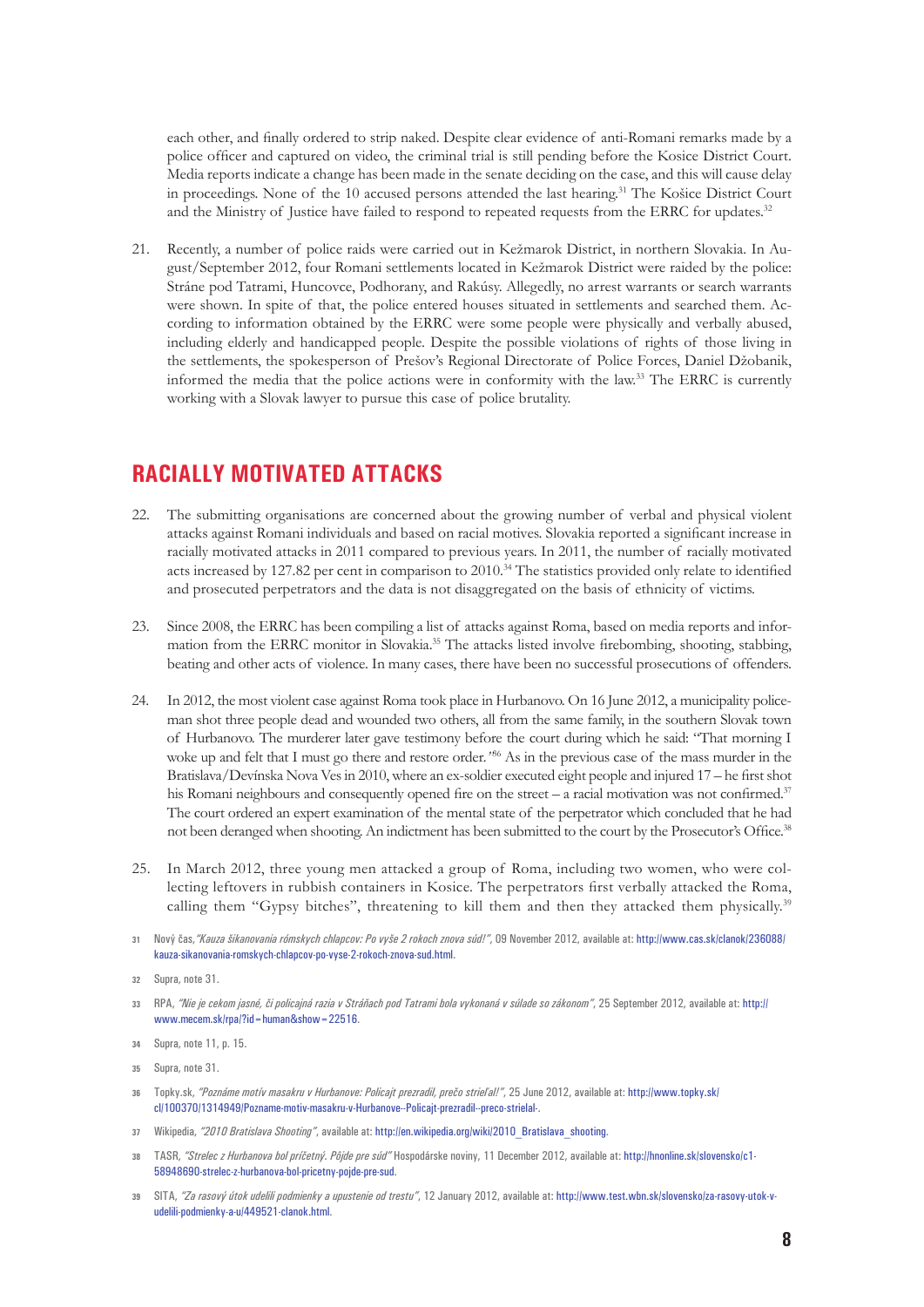Another incident took place in Gelnica where a Molotov cocktail was thrown at a home inhabited by Roma. The property sustained some damage but, fortunately, no one was injured.<sup>40</sup>

- 26. The ERRC would like to draw attention to the ineffectiveness of investigations of crimes with a racial motive by Slovak authorities. As mentioned above, more than half of the investigations in 2011 have not been successful. In *Koky v. Slovakia*, a case in which the ERRC represented before the European Court of Human Rights 10 Roma who had been subjected to a racially-motivated attack in 2002, the Court held that the authorities had not done all that could have been reasonably expected of them to investigate the attack, to identify those responsible and to draw the necessary consequences.<sup>41</sup>
- 27. Unfortunately, the *Koky case* is not an isolated one. Rather, what happened to M. Koky and his relatives and neighbours was just one example of an ongoing reality: the Slovak Republic does not properly investigate crimes against its Roma citizens. In its report "Imperfect Justice"42 published in 2011, the ERRC demonstrated the unwillingness of Slovak authorities (as well as Hungarian and Czech authorities) to conduct proper investigations and bring perpetrators to justice if the victims are Roma.
- 28. The submitting organisations are also seriously concerned about the rising number of anti-Roma marches and assemblies that take place in Slovakia. According to monitoring by the ERRC, 11 anti-Roma marches were held in the last two years in Slovakia.<sup>43</sup> They are organised all around the country and create an atmosphere of fear and racial hatred. One of the worst examples involved the mayor of Zlaté Moravce, who said during his New Year's speech: *"…*we do order in the city and we will force to leave those, who do not work and parasites on us whites... I promise you you will have to work and for work you will be paid...no one will parasites on us and the others... thank you to all citizens... and declare fight against discrimination of whites in the city and whites in this country...*"*<sup>44</sup>
- 29. In September 2012, almost 3,000 people took part in the march in Partizánske with the slogan: "Stop to asocial people in your town". The event was organised by the mayor of Partizánske Jozef Božík together with the mayors of Žiar nad Hronom and Handlová while those of Romani origin were labelled as "asocial people".45 Two anti-Roma marches were held in Bratislava in October and November 2012 respectively. They were organised as "marches for decent life" and several extremists who participated burnt the European Union flag.<sup>46</sup>
- 30. As the periodic report of the Slovak Republic states: "Extremist groups make use of certain loopholes in the current valid wording of Act No 84/1990 Coll. on the Right of Assembly."47 The ERRC notes that the Slovak Republic should take appropriate steps in order to eliminate those loopholes as "Each State Party shall take effective measures to review governmental, national and local policies, and to amend, rescind or nullify any laws and regulations which have the effect of creating or perpetuating racial discrimination wherever it exists.*"* <sup>48</sup>

**41** European Court of Human Rights, *Koky and others v Slovakia*, 12 June 2012, Application no. 13624/03, available at: http://hudoc.echr.coe.int/sites/ eng/pages/search.aspx?i=001-111410#{%22itemid%22:[%22001-111410%22]}.

- **43** Monitoring, European Roma Rights Centre, available upon request.
- **44** Topky.sk *"Zvrat v kauze rómskeho útoku: Primátor mal pred ním vyzvať k ochrane bielej rasy!"*, 10 January 2012, available at: [http://www.youtube.](http://www.youtube.com/watch?v=KUk3JFgRPr8) [com/watch?v=KUk3JFgRPr8.](http://www.youtube.com/watch?v=KUk3JFgRPr8)
- **45** TASR, *"Pochod v Partizánskom: Tisíce ľudí povedali STOP asociálom!"*, 29 September 2012, available at: [http://www.pluska.sk/spravy/z-domova/](http://www.pluska.sk/spravy/z-domova/pochod-partizanskom-tisice-ludi-hovoria-stop-asocialom.html) [pochod-partizanskom-tisice-ludi-hovoria-stop-asocialom.html](http://www.pluska.sk/spravy/z-domova/pochod-partizanskom-tisice-ludi-hovoria-stop-asocialom.html).
- **46** TASR, *"Na pochode za slušný život podpálili vlajku"*, 10 November 2012, available at: [http://bratislava.sme.sk/c/6599118/na-pochode-za-slusny-zivot](http://bratislava.sme.sk/c/6599118/na-pochode-za-slusny-zivot-podpalili-vlajku.html)[podpalili-vlajku.html.](http://bratislava.sme.sk/c/6599118/na-pochode-za-slusny-zivot-podpalili-vlajku.html)

**48** United Nation, Convention on Elimination of All Kind of Racial Discrimination, Article 2(1, c).

**<sup>40</sup>** TASR, *"Gelnica: Neznámy gauner zaútočil na Rómov"*, 13 January 2012, available at: [http://tvnoviny.sk/sekcia/spravy/krimi-a-nehody/gelnica-neznamy](http://tvnoviny.sk/sekcia/spravy/krimi-a-nehody/gelnica-neznamy-gauner-zautocil-na-romov.html)[gauner-zautocil-na-romov.html](http://tvnoviny.sk/sekcia/spravy/krimi-a-nehody/gelnica-neznamy-gauner-zautocil-na-romov.html).

**<sup>42</sup>** Supra, note 30.

**<sup>47</sup>** Supra, note 11, p. 16.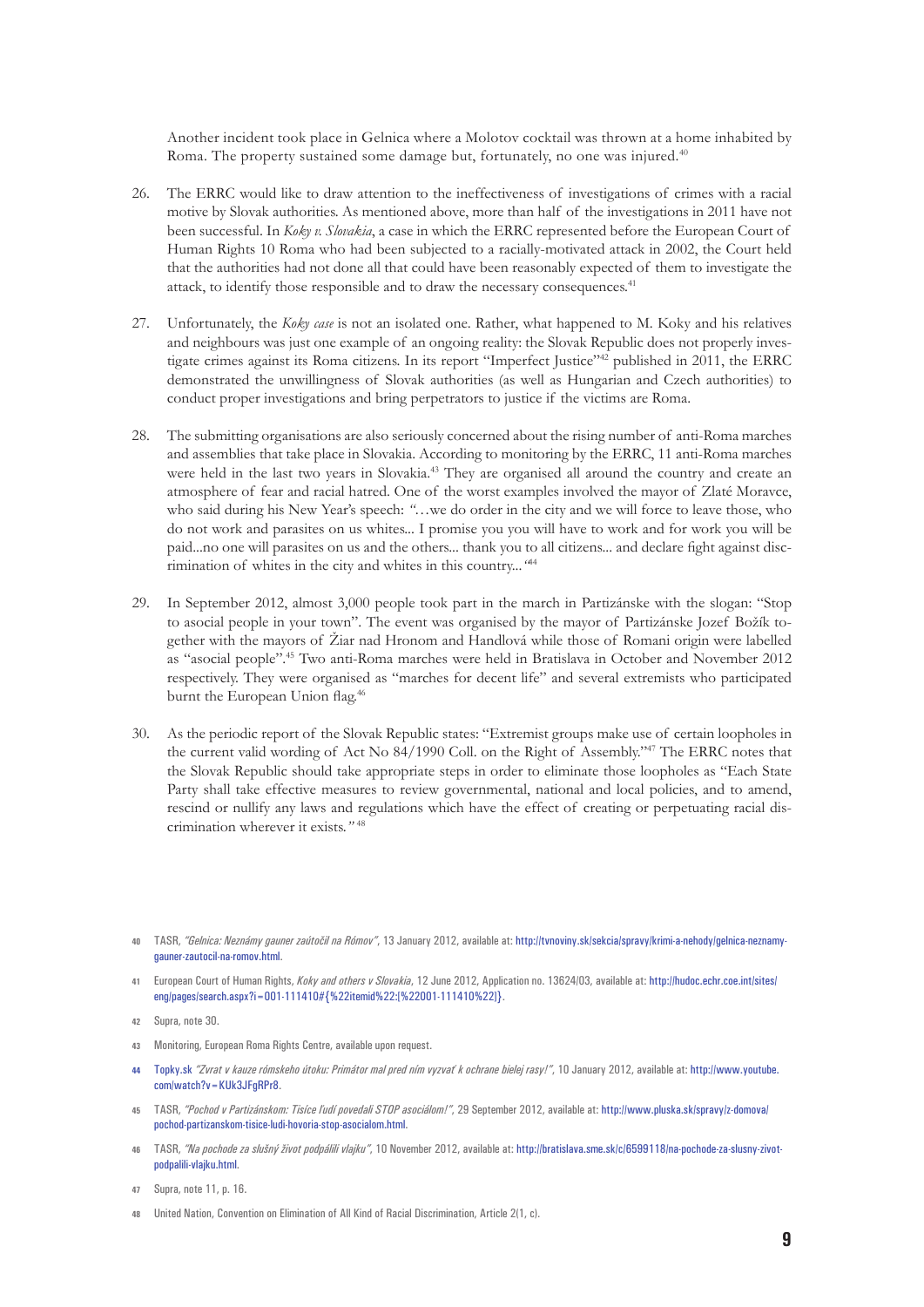## **Overrepresentation of Romani children in the Child Protection System**

- 31. In 2010, the ERRC conducted research on the overrepresentation of children of Romani origin in institutional State care in Slovakia, in partnership with the Milan Šimečka Foundation. The research (published in 2011) found that Romani children are disproportionately represented in State childcare institutions compared to non-Roma in the countries examined (Bulgaria, Czech Republic, Hungary, Italy and Slovakia).49 In the Slovak Republic, the survey data indicated that Romani children account for around 82% of all children in the State care institutions, the highest percentage among the countries examined. For many institutionalised Romani children, reintegration into a family setting is unlikely and their ethnicity negatively affects their chances of adoption, meaning that many Romani children are doomed to spend their entire childhood without direct parental and family relations.
- 32. The research identified a number of factors influencing this dismal situation. Two main factor groups were identified. Firstly, the factors related to the family situation: poverty and material conditions, school absenteeism, single parenthood (especially single motherhood), unwanted pregnancies and migration. Secondly, factors related to the State's Child Protection System including: discrimination from the side of social care workers, stereotypes and a 'culture of blame' and inadequate or absenting legal and policy prevention measures, There are several shortcomings in terms of law and policy related to the protection of the rights of children. For example, Romani children are not recognised as a particularly vulnerable and target group of the relevant policies; despite legal bans on such criteria poverty and material conditions are often the decisive factors that lead to suspension of parental rights; social workers are overloaded with work; etc.
- 33. Another issue related to placement of Romani children in State care institutions is the failure of the Slovak Republic to address deficiencies in the system of adoption. For many children who enter State care, adoption represents the only alternative to an entire childhood in an institutional setting. For Romani children, however, the chance of adoption is significantly diminished as a result of anti-Roma racism and discrimination both inside and outside the child protection system. In all countries where the research was carried out, adoption authorities reported that many prospective adoptive parents are not willing to adopt Romani children.
- 34. Romani children in Slovakia are more likely to be adopted internationally. However, in this relation, the submitting organisations note that Slovak authorities failed to react properly to cases of forced adoption that occurred recently. As recent media reports reveal, several children from Slovak Roma families resided in the United Kingdom, were institutionalised and consequently forcefully adopted on the ground of alleged parental mistreatment.50 Slovak authorities responsible for protection of children, above all Centrum pre medzinárodnopravnu ochranu deti (Centre for international protection of children), neglected their obligation to act in international adoption proceedings (even when repeatedly requested by the UK authorities). For example they were invited by English courts to take part in adoption proceedings, but refused, failing to take due steps to defend the interests of children.<sup>51</sup>

## **Recommendations**

The Slovak Republic does not fully comply with its obligations under the International Convention on the Elimination of All Forms of Racial Discrimination. In order to fully implement the Convention and recommendations of the Committee, the Slovak government should take the following measures without further delay:

**<sup>49</sup>** European Roma Rights Centre, *"Life Sentence: Romani Children in Institutional Care"*, 2011, available at: [http://www.errc.org/cms/upload/file/life](http://www.errc.org/cms/upload/file/life-sentence-20-june-2011.pdf)[sentence-20-june-2011.pdf.](http://www.errc.org/cms/upload/file/life-sentence-20-june-2011.pdf)

**<sup>50</sup>** Veronika Prošová, SME, *"V Británii berú deti aj slovenským rodičom"*, 17 August 2012, available at: [http://www.sme.sk/c/6501407/v-britanii-beru-deti](http://www.sme.sk/c/6501407/v-britanii-beru-deti-aj-slovenskym-rodicom.html)[aj-slovenskym-rodicom.html](http://www.sme.sk/c/6501407/v-britanii-beru-deti-aj-slovenskym-rodicom.html).

**<sup>51</sup>** Veronika Prošová, SME, *"Ombudsmanka: Je hanbou, ako Slovensko nebránilo svoje deti"*, 28 November 2012, available at: [http://www.sme.](http://www.sme.sk/c/6619668/ombudsmanka-je-hanbou-ako-slovensko-nebranilo-svoje-deti.html) [sk/c/6619668/ombudsmanka-je-hanbou-ako-slovensko-nebranilo-svoje-deti.html](http://www.sme.sk/c/6619668/ombudsmanka-je-hanbou-ako-slovensko-nebranilo-svoje-deti.html).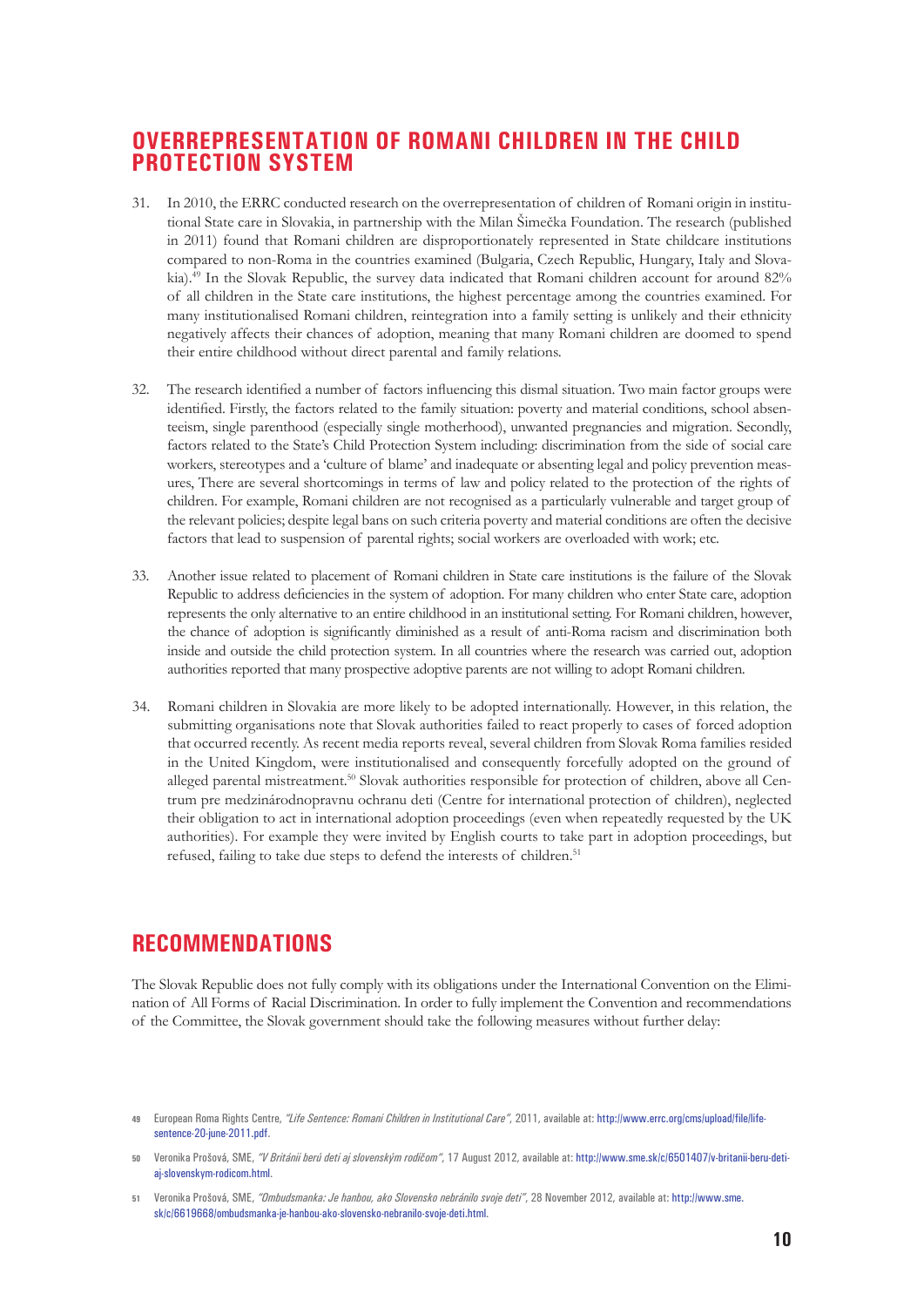#### **On the housing situation of Romani people:**

- to adopt or amend appropriate national legislation to implement the Convention properly, especially in respect of procedural safeguards when it comes to evictions;
- to resolve urgent issues of land ownership arising from the transition to a market economy and decentralised governance;
- to ensure that evictions are a means of last resort, and are carried out in accordance with both national and international law;
- to stop forced evictions of Roma; and
- to take measures to prevent private citizens and municipalities from building walls and barriers segregating Roma neighbourhoods.

#### **On segregation of Romani children in education:**

- to explicitly mandate school desegregation of Romani children as part of a wider process of implementing a fully inclusive educational system for all, including children with disabilities;
- to strengthen anti-discrimination legislation to enable positive action leading to the abolition of segregated settings and achievement of better education outcomes for children from Romani communities and children with disabilities;
- to adopt a concrete plan and measures aimed at termination of segregation of Roma children in special schools or in segregated classrooms within elementary schools.

#### **On the improper use of violence with racial motives by the police:**

- to gather and disseminate data disaggregated by ethnicity to identify the extent racially motivated police violence against Roma and the rate of success of investigations;
- <sup>Q</sup> to strengthen its efforts to combat racist attacks committed by law enforcement personnel, particularly against the Roma, by among others, providing special training to law enforcement personnel aimed at promoting respect for human rights and tolerance for diversity;
- to ensure proper investigation and prosecution of alleged unlawful police actions with racial motive;
- to amend the Criminal Code to make punishments for racially motivated crimes committed by police officers more severe; and
- <sup>Q</sup> to provide anti-discrimination trainings for law enforcement officers with an emphasis on vulnerable minorities.

#### **On racially motivated attacks against Roma conducted by non-state actors:**

- $\blacksquare$  to adopt a plan to increase the number of Roma employed in police forces;
- to ensure racially motivated crimes committed against Roma are publicly condemned by the government;
- to investigate and to prosecute to the fullest extent of the law all perpetrators of violence and hate crimes against Roma;
- to ensure that victims of racially motivated crimes are properly compensated; and
- to provide for collection of data disaggregated by ethnicity and register all of the hate crimes committed against Roma.

#### **On the overrepresentation of Romani children in the Child Protection System:**

- to amend domestic legal standards to provide full and adequate protection to Romani children and families at risk of separation;
- to revise national child protection policy to include Romani children and families as at particular risk of endangerment;